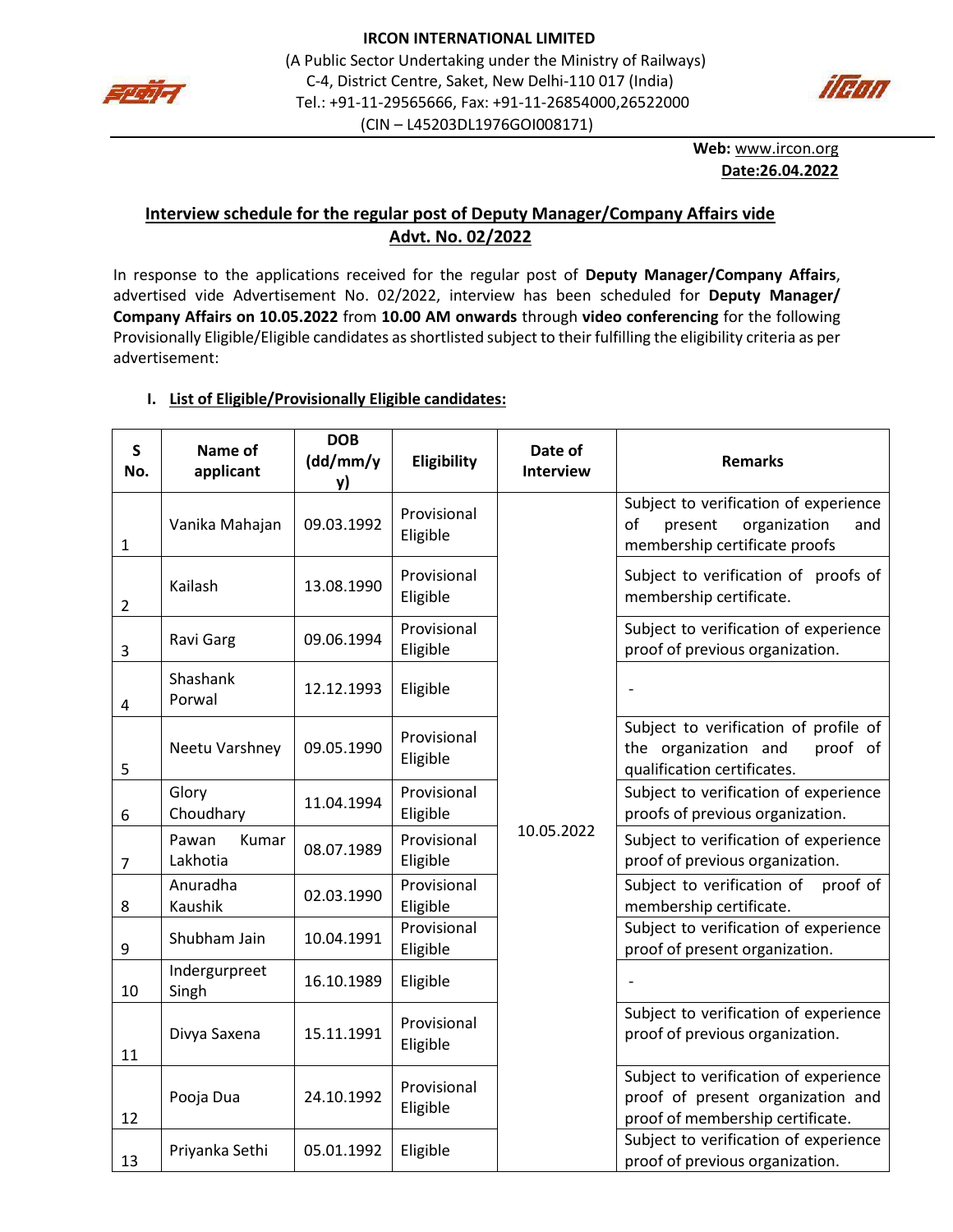| 14 | Neha Jain          | 05.09.1989 | Provisional<br>Eligible |            | Subject to verification of complete<br>experience proof of organizations.                                         |
|----|--------------------|------------|-------------------------|------------|-------------------------------------------------------------------------------------------------------------------|
| 15 | Reema Bajaj        | 05.05.1993 | Provisional<br>Eligible | 10.05.2022 | Subject to verification of experience<br>proof of previous organization and<br>proof of membership certificate.   |
| 16 | Davinder Arora     | 28.01.1993 | Provisional<br>Eligible |            | Subject to verification of experience<br>proof of previous organization and<br>proof of membership certificate    |
| 17 | Deepak<br>Chhugani | 25.09.1991 | Provisional<br>Eligible |            | Subject to verification of experience<br>proof of present organization                                            |
| 18 | Palak Singhal      | 16.11.1990 | Provisional<br>Eligible |            | Subject to verification of experience<br>proof of previous organization and<br>proof of qualification mark sheets |

## **II. List of Ineligible Candidates:**

The following candidates are not found eligible as per the criteria laid down in advertisement:

| S<br>No. | Name of the<br><b>Applicant</b> | <b>DOB</b><br>(dd/mm/yy) | <b>Eligibility</b> | <b>Remarks</b>                                                                                               |
|----------|---------------------------------|--------------------------|--------------------|--------------------------------------------------------------------------------------------------------------|
| 1        | Ashish Kumar<br>Sonwani         | 20.08.1993               | Ineligible         | Not fulfilling experience criteria as per<br>advertisement                                                   |
| 2        | Darshan B.<br>Shah              | 16.04.1990               | Ineligible         | Not fulfilling paid-up share capital or turnover<br>criteria as per advertisement                            |
| 3        | Anil Kumar                      | 20.10.1988               | Ineligible         | Not Fulfilling Age Criteria                                                                                  |
| 4        | Mamta Bisht                     | 19.05.1988               | Ineligible         | Not Fulfilling Age Criteria                                                                                  |
| 5        | Ritika Priyam                   | 02.01.1992               | Ineligible         | Not fulfilling experience criteria as per<br>advertisement                                                   |
| 6        | Mayank Jain                     | 23.05.1993               | Ineligible         | Not fulfilling experience criteria as per<br>advertisement.                                                  |
| 7        | Nisha<br>Wadhawan               | 22.04.1992               | Ineligible         | Not fulfilling experience criteria as per<br>advertisement                                                   |
| 8        | Shivani Saxena                  | 13.02.1991               | Ineligible         | Not fulfilling experience criteria as per<br>advertisement                                                   |
| 9        | Parvinder Kaur                  | 28.04.1989               | Ineligible         | Not Fulfilling Experience Criteria as per<br>advertisement and application received without a<br>photograph. |
| 10       | Shweta Chawla                   | 12.03.1992               | Ineligible         | Not Fulfilling Experience Criteria as per<br>advertisement                                                   |
| 11       | Lakshay<br>Prakash              | 19.06.1990               | Ineligible         | Not fulfilling paid-up share capital or turnover<br>criteria as per advertisement                            |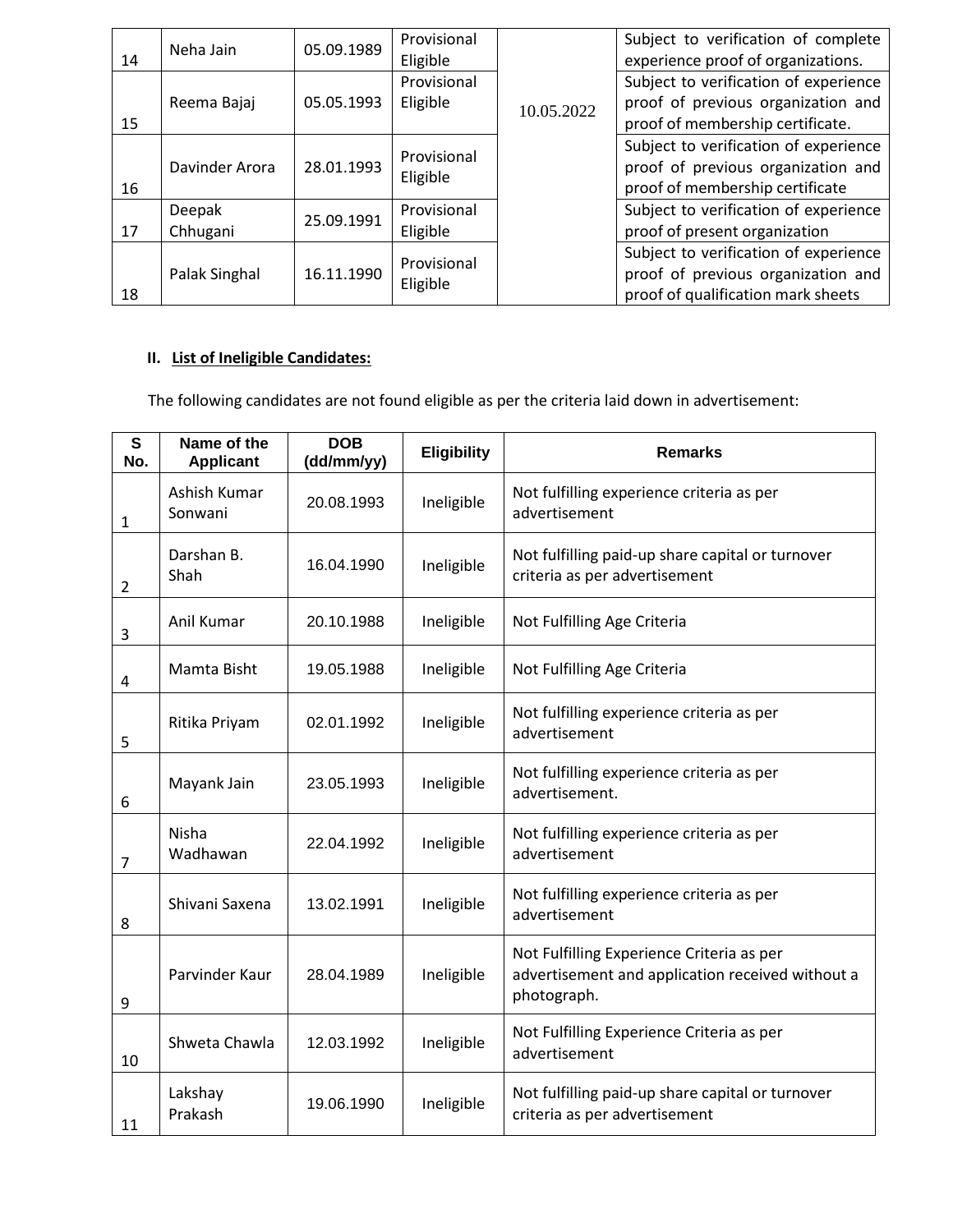| 12 | Gulraj Kaur         | 04.03.1991 | Ineligible | Not Fulfilling Experience Criteria as per<br>advertisement |
|----|---------------------|------------|------------|------------------------------------------------------------|
| 13 | Meenakshi<br>Mittal | 20.01.1995 | Ineligible | Not Fulfilling Experience Criteria as per<br>advertisement |
| 14 | Anuradha Joshi      | 14.06.1994 | Ineligible | Not fulfilling Experience criteria as per<br>advertisement |
| 15 | Shefali Jain        | 06.08.1992 | Ineligible | Not fulfilling Experience criteria as per<br>advertisement |
| 16 | Vikram              | 13.10.1990 | Ineligible | Not fulfilling Experience criteria as per<br>advertisement |
| 17 | Kailash Tyagi       | 03.02.1992 | Ineligible | Not fulfilling Experience criteria as per<br>advertisement |

Shortlisted candidates for the posts of Deputy Manager/Company Affairs as per table I above are directed to report for the Interview through video conferencing as per the details below:

| Post                                                      | <b>No. Of Candidates</b> | <b>Date of Interview</b> | <b>Time &amp; Venue</b>                                                                                                                                                                                                                                |
|-----------------------------------------------------------|--------------------------|--------------------------|--------------------------------------------------------------------------------------------------------------------------------------------------------------------------------------------------------------------------------------------------------|
| <b>Deputy</b><br><b>Manager/Company</b><br><b>Affairs</b> | 18                       | $10^{th}$ May, 2022      | The interview would be<br>conducted through Online<br>Mode. The scheduled time<br>and link for online interview<br>for each candidate will be<br>shared separately one day<br>before the interview date<br>on e-mail IDs of shortlisted<br>candidates. |

# **Note- Candidature of shortlisted candidates for interview is purely provisional subject to subsequent verification of all original documents for assessment of final eligibility of selected candidates as per eligibility criteria mentioned in the advertisement for the above said post.**

### **General Instructions:**

- (i) The candidates are once again advised to check their eligibility thoroughly before appearing for the interview to avoid disappointment at later stage. If any discrepancies are found at any stage of the recruitment process, the candidature of the candidate will be immediately cancelled.
- (ii) IRCON shall be free to reject any application at any stage of the recruitment process, if the candidate is found ineligible for the respective post. The decision of IRCON in all matters regarding eligibility of the candidates at all stages of selection and any other matter relating to recruitment shall be final. No correspondence or enquiries shall be entertained by IRCON, in this regard.
- (iii) The applicants are required to submit relevant documents in relation to duration of experience i.e. clearly specifying the date of joining and date of relieving from the respective Organization and the relevant documents in relation to Salary Particulars or CTC, wherever applicable, as per the Advertisement.